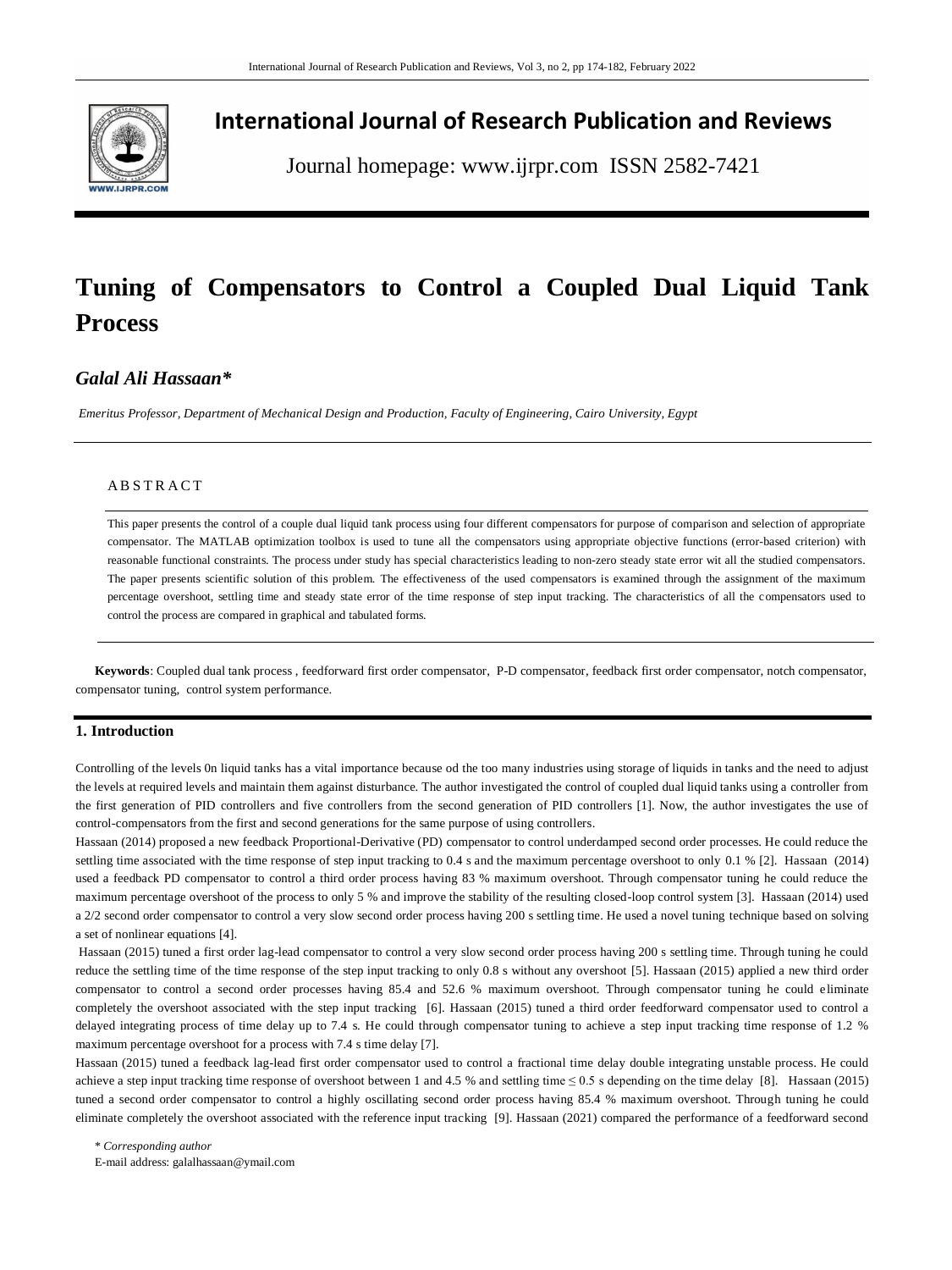order compensator from the first generation with five compensators from the second generation introduced by the author to control a highly oscillating second order process. The compensators from the second generation were superior in producing a time step response with maximum overshoot between zero and 4.6 % compared with 15.3 % for the compensator from the first generation [10].

#### **2. Process**

The controlled process is a two couples liquid tanks with configurations and parameters shown in Figure1 [11].



Figure1: Two-coupled liquid tank system [11].

The dynamic model of the two tanks depends on the parameters of the liquid level system shown in Figure 1 and on the operating conditions because the system is extremely nonlinear. The following system parameters and operating conditions of a typical laboratory dual-tank interacting system are used [11]:

| Tank area:               | 13670                 | mm <sup>2</sup> |
|--------------------------|-----------------------|-----------------|
| Input flow rate:         | $3.833 \times 10^{6}$ | $mm^3/s$        |
| Head in the second tank: | 162.5                 | mm              |

The interacted two tank system had an identified transfer function,  $G_p(s)$  at the assigned operating conditions listed above given by [11]:

 $G_p(s) = H_2(s)/Q_i(s) = 0.25 / (1951s^2 + 132.51s + 1)$  (1) Where:  $H_2(s)$ : Laplace transform of the head in the second tank, h<sub>2</sub>.  $Q_i(s)$ : Laplace transform of the input flow rate to the first tank,  $q_i$ .  $G_p(s)$ : Process transfer function. Equation 1 is for a second order dynamic system. It is not written in a standard form of second order systems which takes the form [1]:  $G_p(s) = K_p \omega_n^2 / (s^2 + 2\zeta \omega_n s + \omega_n^2)$  $(2)$ Where:  $K_p$ : Process gain  $\omega_n$ : Process natural frequency rad/s ζ: Process damping ratio Equating the parameters of equations 1 and 2 we get the values of the second order process parameters of the interacting two tank system as:  $-$  Process gain,  $K_p$ : 0.25

- Process natural frequency,  $\omega_n$ : 0.0226 rad/s - Process damping ratio, ζ: 1.4996

### **3. Controlling the Process Using a Feed forward first Order Compensator**

 This compensator belongs to the first generation of compensators. It was presented by D'Azzo and Houpis as first order lag compensator having pole and zero with two parameters and a unit compensator gain [12]. They presented also a first order lead compensator having two parameters and compensator gain less than one [13]. The author used a first order compensator having three parameters and a transfer function  $G<sub>c</sub>(s)$  given by:

 $G_c(s) = K_c(1 + T_s s) / I1 + T_n s)$  (2) Where:

- $K_c$  is the compensator gain
- $T<sub>z</sub>$  is the compensator zero time constant  $T_p$  is the compensator pole time constant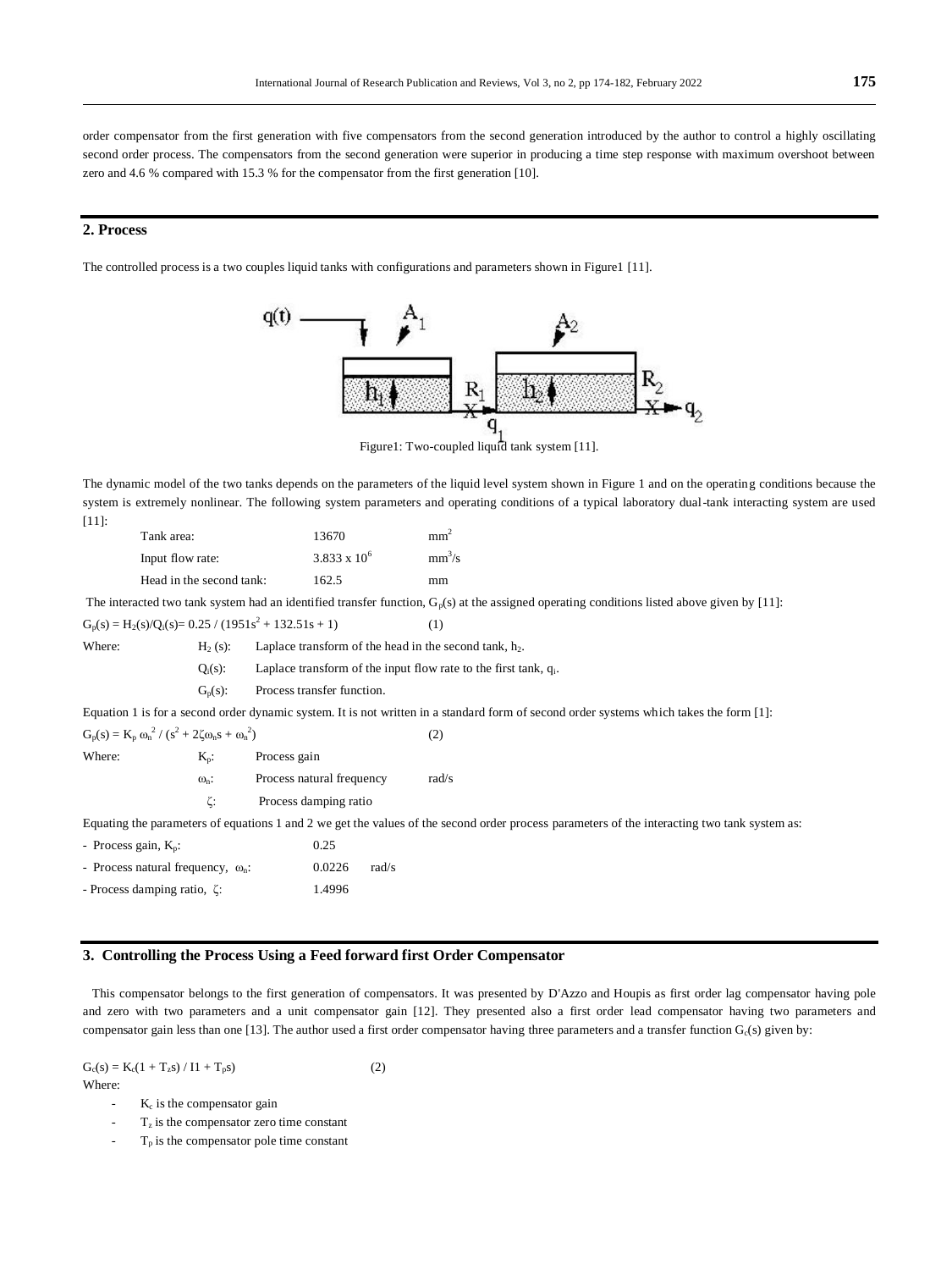The author used the closed loop transfer function of the control system obtained using the standard block diagram comprising the controlled process of transfer function given by equation 1 and the compensator of transfer function given by equation 2 to tune the compensator. The compensator is tuned as follows:

- The control and optimization toolboxes of MATLAB are used to assign the tuned three parameters of the controller [9].
- The integral of the time multiplied by the absolute error of the control system (ITAE) is chosen as an objective function for the constrained optimization process.
- The optimization command '*fmincon'* is used to minimise the objective function subjected to constraints on the maximum percentage overshoot and steady state error [14].
- The step response of the closed-loop control system is plotted using the command '*step*' of MATLAB [15].
- The time-based specifications of the closed- loop control system are extracted from the time response of the step tracking time response.
- The tuned parameters of the forward first order compensator are:

#### $K_c = 46.7509$ ,  $T_z = 18.7957$ ,  $T_p = 0.01419$  (3)

The step input tracking of the control system using the first order compensator is shown in Fig.2. The time based specifications of the control system are as follows:

| Maximum percentage overshoot: | $\mathbf{\Omega}$ |  |
|-------------------------------|-------------------|--|
| Settling time:                | 38.9              |  |
| Steady-state error:           | 0.0795            |  |



Figure 2 Step input tracking using a feedforward first order compensator.

#### **4. Controlling the Process using a P-D Compensator**

 The author used a novel P-D compensator having a structure different than this for the feedback PD compensator proposed by him to control underdamped second order processes [2] and third order processes [3]. The new structure was applied by him to control a highly oscillating second order process [16]. The block diagram of the control system incorporating the P-D compensator and the controlled process is shown in Fig.3 [16].



Figure 3 Block diagram of a P-D compensator controlled process.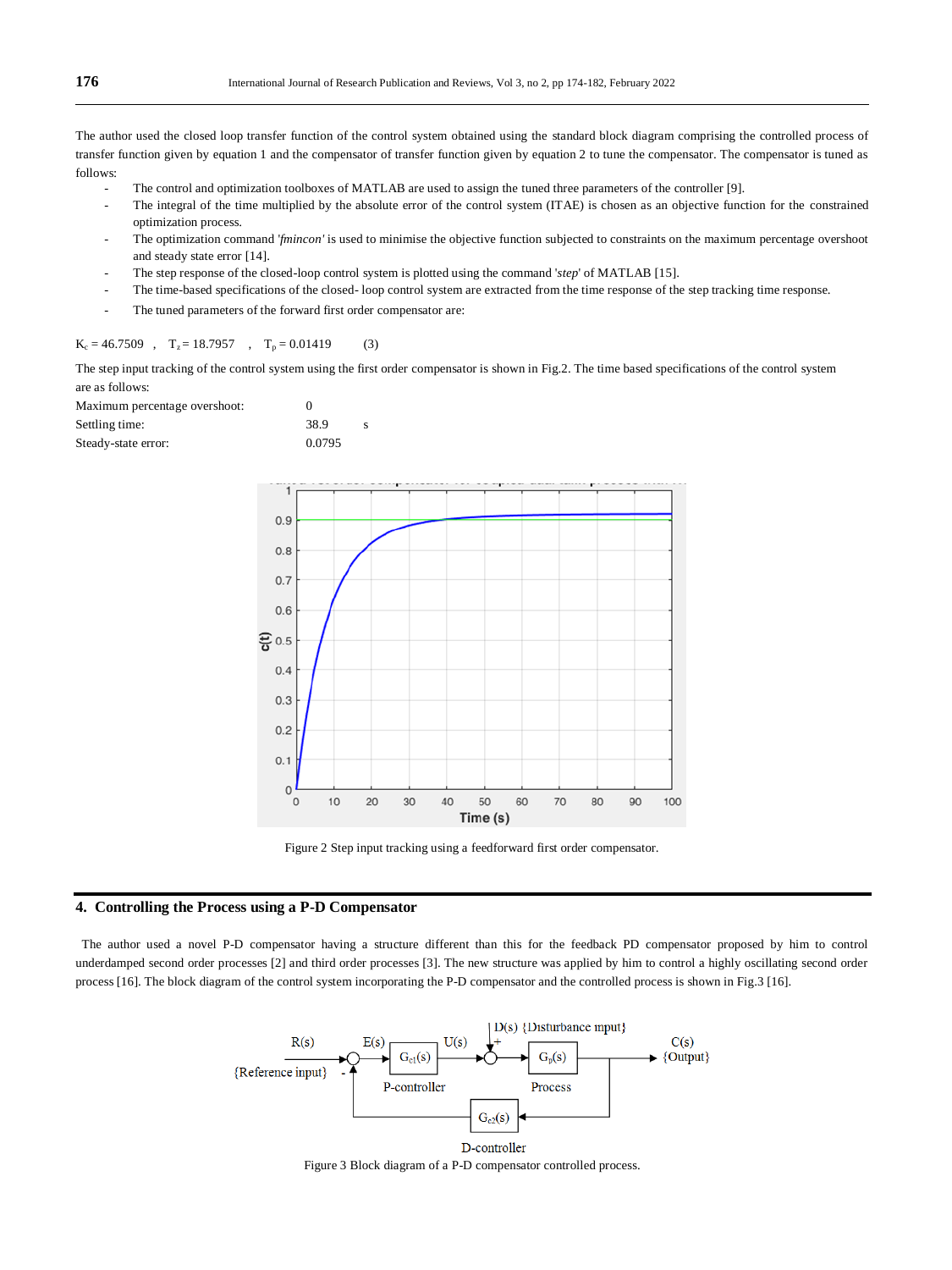For reference input tracking, the disturbance input D(s) is set to zero. The process transfer function is given by equation 1 and the compensator transfer function is given by both  $G<sub>c1</sub>(s)$  and  $G<sub>c2</sub>(s)$  as:

$$
G_{c1}(s) = K_{pc} \qquad \text{and} \qquad G_{c2}(s) = K_d s \qquad (4)
$$

Using the block diagram in Fig. 3 and Eqs.(1) and (4), the closed loop transfer function of the control system ,  $H_2(s)/R(s)$  is:

$$
H_2(s)/R(s) = b_0 / (a_0s^2 + a_1s + a_2s)
$$
\nwhere:  
\n
$$
b_0 = K_{pc} K_p \omega_n^2
$$
\n
$$
a_0 = 1
$$
\n
$$
a_1 = 2\zeta \omega_n + K_{pc} K_p K_d \omega_n^2
$$
\n(6)\n
$$
a_2 = \omega_n^2
$$

The time response for step input tracking is evaluated using Eq.(5) and te command '*step*' of the MATLAB program [15]. This time response is used to tune the compensator using the command '*fmincon*' of the optimization toolbox on MATLAB [14] subjected to functional constraints on the maximum percentage overshoot, settling time and steady state error of the closed loop control system incorporating the compensator and the process under control. It was shown by the author that for the process under control having a small natural frequency of 0.0226 rad/s, the settling time of the closed loop control system time response for step input tracking is function of the system damping ratio [obtained from Eq.(5)] and given by:

 $T_s = -57.197\zeta^2 + 565.6288\zeta - 247.7864$  (7)

Using the above tuning approach, the compensator tuned parameters are:

 $K_{\text{pc}} = 3.996$  ,  $K_{\text{d}} = 0.01$  (8)

The compensator parameters in Eq.(8) and the transfer function of the control system in Eq.(5) reveal the time response for step input tracking of the control system shown in Fig.4 compared with that using the feedforward first order compensator



Figure 4 Step input tracking using a P-D compensator.

The time-based specifications of the closed control system incorporating the P-D compensator are as follows:

- Maximum percentage overshoot: 0 %
	-

 Settling time: 452 s compared with 38.9 s for the control system using feedforward first order compensator. Steady state error: 0.00009 compared with 0.0795 for the control system using feedforward first order compensator.

#### **5. Controlling the Process Using a Feedback First-Order Compensator**

 The author proposed a feedback first order compensator to control a simple pole plus double integrators process [17], a highly oscillating second order process [18], a very slow second order process [5] and a fractional time delay double integrating process [8]. In one of his applications he incorporated a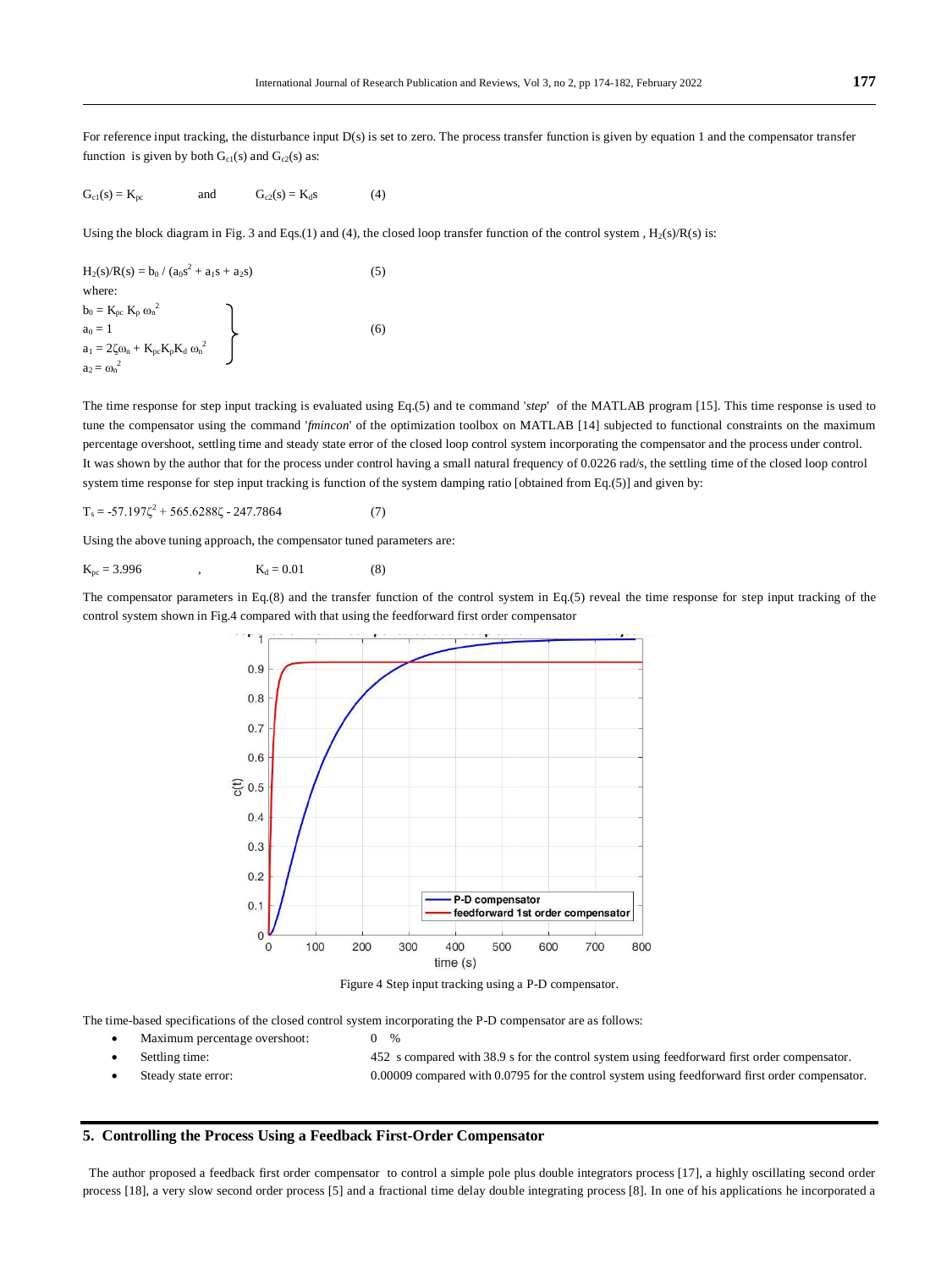Proportional controller in the forward path just before the process to enhance the performance of the closed loop control system based on using the feedback first order compensator [18]. In the present application for the control of the coupled dual tank process, I propose using PI controller replacing the P-controller in the control scheme of the highly oscillating second order process. The block diagram of the control scheme incorporating the PI controller and the first order compensator is shown in Fig.5.



Figure 5 Block diagram of a first-order compensator controlled process.

The PI-controller and the first order compensator have the transfer functions,  $G_{c1}(s)$  and  $G_{c2}(s)$  given respectively by:  $G_{c1}(s) = K_{pc} + (K_i/s)$ ,  $G_{c2}(s) = K_c(1+T_s s)/(1+T_p s)$  (9) where:

 $K_{pc}$  = proportional gain of the PI controller

 $K_i$  = integral gain of the PI controller

 $K_c$  = gain of the first order compensator

 $T_z$  = zero of the first order compensator

 $T_p$  = pole of the first order compensator

The transfer function of the closed loop control is derived using the block diagram in Fig.5. This transfer function is used for:

- Evaluating the time response of the control system to reference input tracking.
- Evaluating the time-based characteristics of the closed loop control system.
- Evaluating the steady state error of the control system.

Investigating the transfer function of the closed loop system of Fig.5 revealed an important feature for the system. That is it is possible to achieve a zero steady state error if the compensator gain  $K_c$  is set to a unit value. This leaves four controller and compensator parameters to be adjusted through tuning to maintain good performance for the control system.

The controller-compensator units are tuned using the MATLAB command '*fmincon*' , integral of time multiplied by absolute error (ITAE) as objective function and functional constraints on the maximum percentage overshoot. The tuned controller-compensator parameters are:

 $K_{\text{pc}} = 99.9247$ ;  $K_i = 5.1393$ ;  $T_z = 14.1131$ ;  $T_p = 3.4247$  (10)

The time response for step input tracking of the control system with the feedback first order compensator and the feedforward PI controller is shown in Fig.6.



Fig.6 Step input tracking using a feedback first order compensator.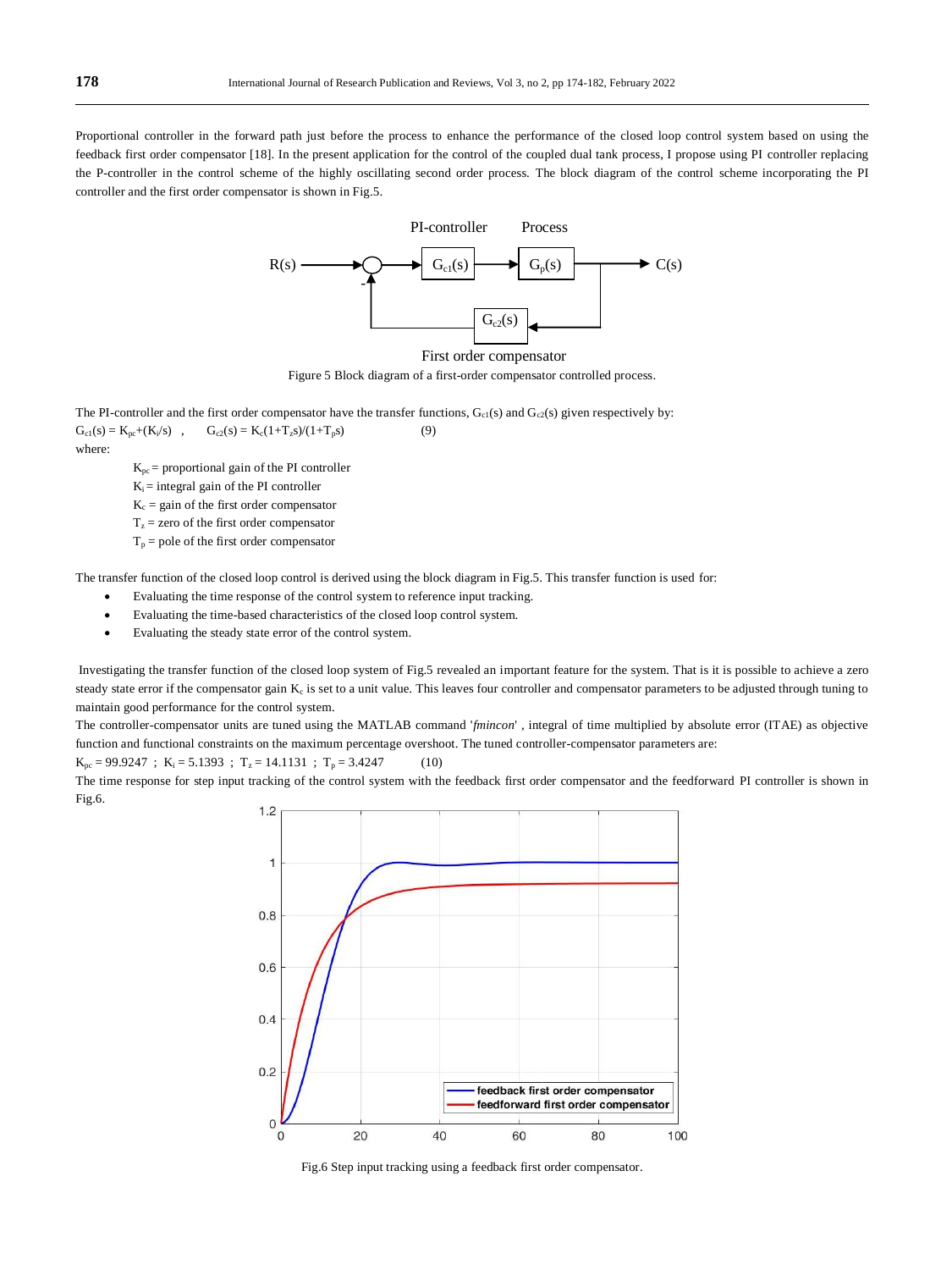The time-based specifications of the closed control system incorporating the feedback first order compensator and the feedforward PI controller are as follows:

- Maximum percentage overshoot: 0.304 % % compared with zero using the feedforward first order compensator.
	- Settling time: 24 s compared with 38.9 s for the control system using feedforward first order compensator.
	- Steady state error: zero compared with 0.0795 for the control system using feedforward first order compensator.

#### **6. Controlling the Process Using a Feedforward Notch Compensator**

 The author proposed a feedforward notch compensator to control a highly oscillating second order process [19] and studies the robustness of the notch compensator and the Sallen-Key compensator when used to control the same process [20]. The notch compensator as suggested by the author has the transfer function,  $G_{c1}(s)$  given by [19]:

 $G_{c1}(s) = K_c(s^2+b)/(s^2+as+b)$  (11)

where:  $K_c$  = notch compensator gain

a = notch compensator parameter

b = notch compensator parameter

i.e. the compensator has three parameters to be tuned to adjust the performance of the control system.

Because the process under study has a non-unity gain (Eq.2), it is expected that this compensator will produce non-zero steady state error for the closed loop control system incorporating the notch compensator and the process. To overcome this problem an integrator is suggested between the compensator and the process. This will eliminate completely the steady state error of the closed loop control system. The modified compensator transfer function in this case,  $G_{c2}(s)$  will be:

$$
G_{c2}(s) = K_c(s^2 + b) / [s(s^2 + as + b)]
$$
\n(12)

Now, the block diagram of the control system incorporates the modified compensator and the process in series in the forward path and the transfer function of the closed loop control system can be easily derived.

This transfer function is used to derive the time response of the system step tracking which is to used in the tuning process of the compensator. The MATLAB command '*fmincon*' is used to minimize an integral of square error multiplied by square error (ISTSE) objective function subjected to a functional constraint on the maximum percentage overshoot. The result of this tuning technique is as follows: Compensator parameters:

 $K_c = 0.0114$ ;  $a = 0.0001$ ;  $b = 10.4334$  (13)

Step input tracking:

The tuned compensator parameters are used in the modified compensator transfer function (Eq.12) and the closed loop transfer function of the control system to produce the time response for step input tracking given in Fig.7.



Fig.7 Step input tracking using a feedforward notch compensator.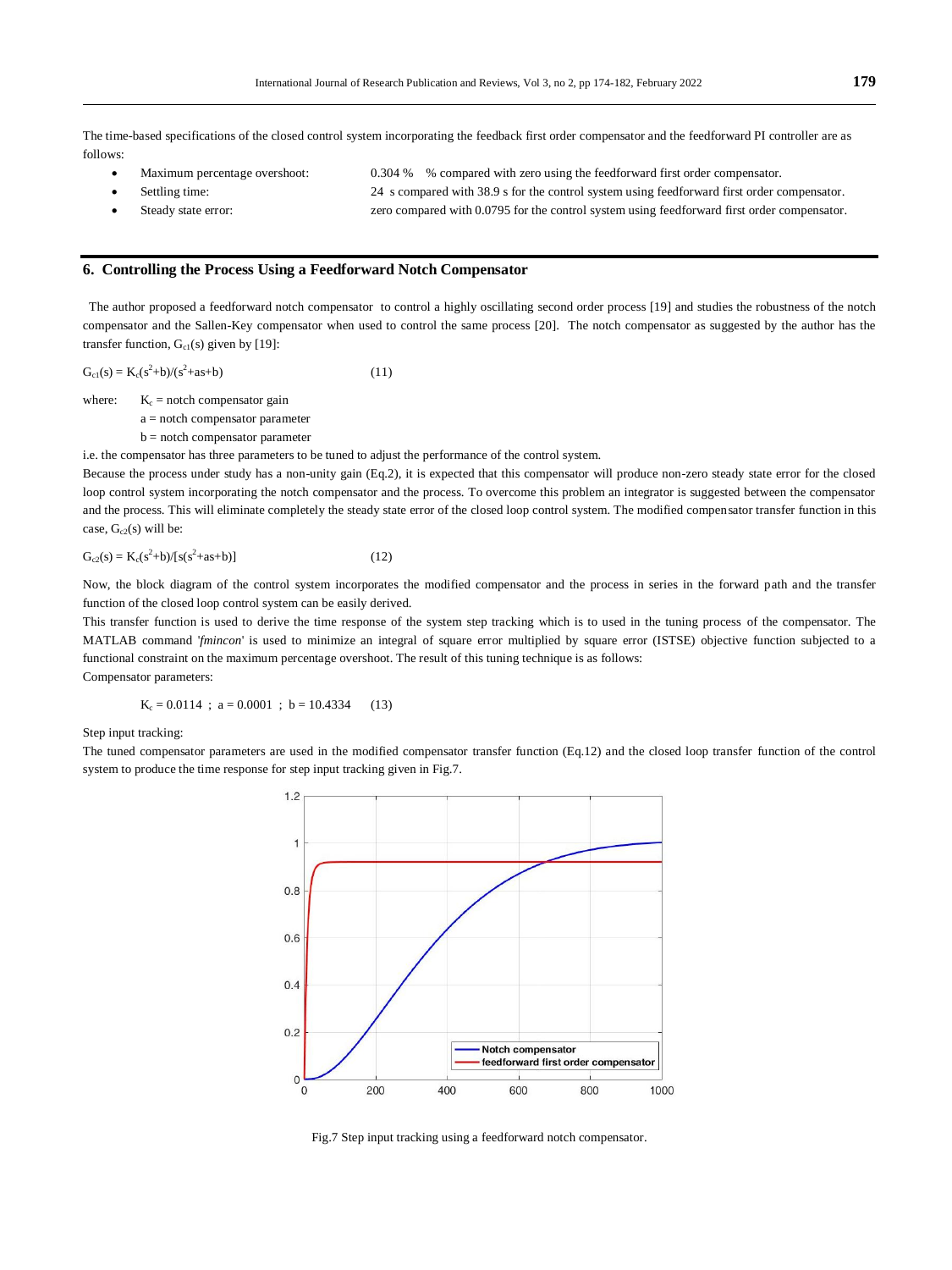- Step time response characteristics:
- 
- 
- 

Maximum percentage overshoot: 1.02 % compared with zero using the feedforward first order compensator.

- Settling time: 820 s compared with 38.9 s for the control system using feedforward first order compensator.
- Steady state error: zero compared with 0.0795 for the control system using feedforward first order compensator.

#### **7. Performance Comparison Using Four Compensators**

To examine the effectiveness of using the proposed compensators to control the coupled dual tank process, the reaults of the analysis presented in this paper is compared in graphical and quantitative forms as follows:

The time response for step input tracking using the feedforward first order compensator, P-D compensator, feedback fitst order compensator and feedforward notch compensator is compared by presentation in one graph shown in Fig.8.



Fig.8 Step input tracking using four compensators.

The characteristics of the time response for step input tracking using the feedforward first order compensator, P-D compensator, feedback first order compensator are compared in Table 1.

| Table 1: Characteristics comparison for the time response for step input tracking using four compensators. |  |  |
|------------------------------------------------------------------------------------------------------------|--|--|
|                                                                                                            |  |  |

| Compensator                            | Feedforward first | P-D compensator | Feedback first    | Notch       |
|----------------------------------------|-------------------|-----------------|-------------------|-------------|
|                                        | order compensator |                 | order compensator | compensator |
| Maximum percentage<br>overshoot $(\%)$ |                   |                 | 0.304             | 1.02        |
| Settling time (s)                      | 38.9              | 452             | 24                | 820         |
| Steady-state error                     | 0.0795            | 0.00099         |                   |             |

#### **8. Conclusions**

- The paper presented the control of a coupled dual tanks process using four control compensators, one from the first generation and three from the second generation.
- The four compensators were tuned using the MATLAB optimization toolbox.
- The time response for step reference input tracking was drawn for each compensator from the second generation with comparison with that fusing the feedforward first order compensator from the first generation.
- The compensators used from the second generation included a P-D compensator, feedback first order compensator and a notch compensator.
- Because the process under control has a non-zero gain, it was essential to find a solution for the problem of non-zero steady state error of the closed loop control system incorporating the compensator and the process.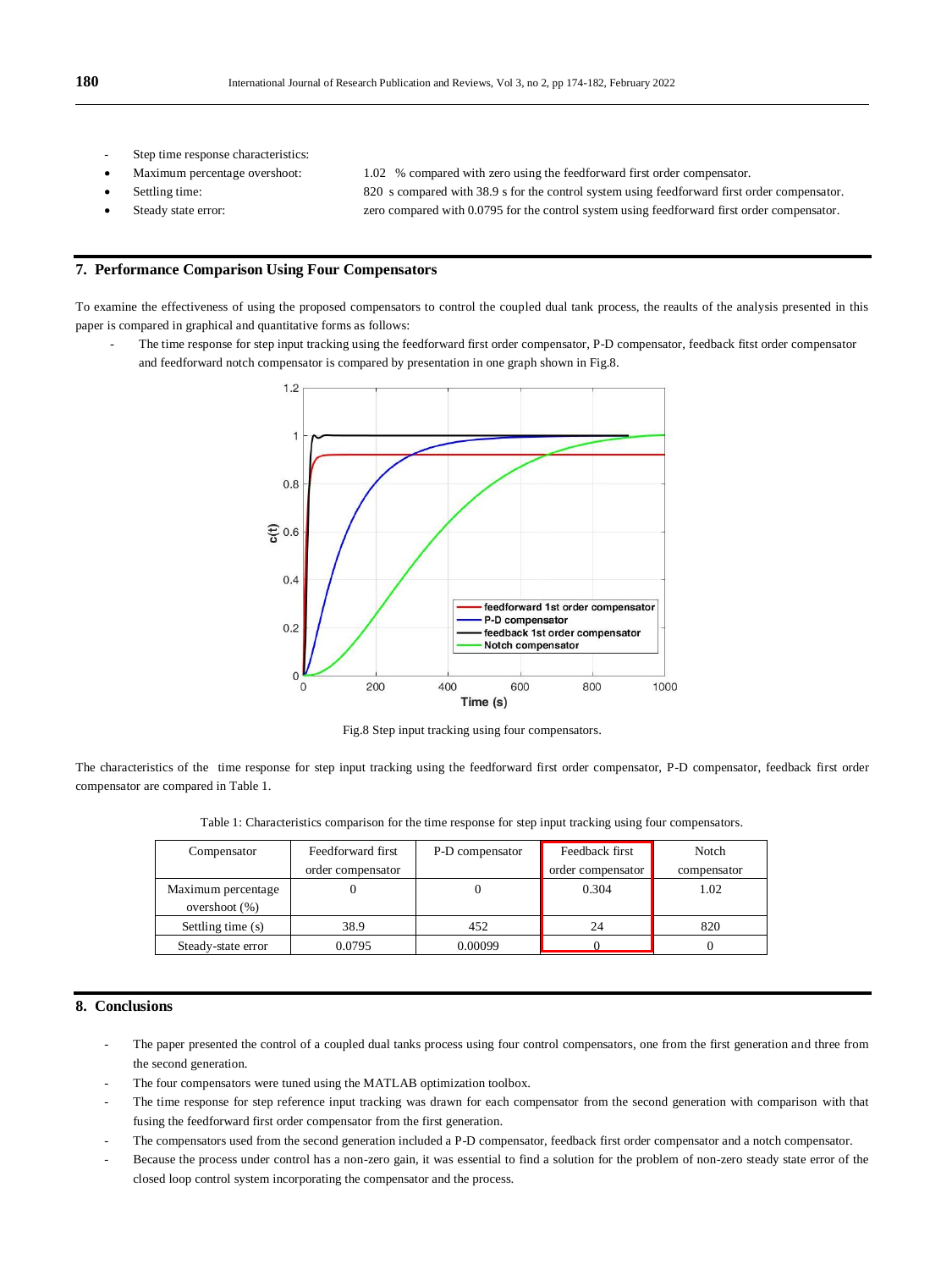- The solution was using an integrator and or a Proportional-Integral control in the forward path just before the process. The effect of which was investigated in details.
- The performance of the control system was evaluated through the assignment of the maximum percentage overshoot, settling time and steady state error for all the compensators used.
- The characteristics of the closed loop control system were compared for the four compensators used and compared in graphical and tabulated form.
- It was shown that the control system incorporating a feedback first order compensator had the best performance since it could reduce the settling time to only 24 seconds with zero steady state error and maximum percentage overshoot of only 0.3 %.

#### **REFERENCES**

- [1] G. A. Hassaan (2022), "Tuning of controllers for reference input tracking of coupled dual liquid tanks", *World Journal of* Engineering Research and Technology, vol8, issue 2, pp.86-101.
- [2] G. A. Hassaan (2014), "A novel feedback PD compensator used with underdamped second order processes", *International Journal of Mechanical Engineering*, vol.4, issue 2, pp.1-10.
- [3] G. A. Hassaan (2014), "A novel feedback PD compensator used with a third-order process", *International Journal of Advanced Research in Computer Science and Technology*, vol.2, issue 3, pp.190-193.
- [4] G. A. Hassaan (2014), "On tuning a novel feedforward 2/2 second order compensator to control very slow second order-like process", *International Journal of Advanced Research in Computer Science and Technology*,, vol.2 issue 3, pp.326-328.
- [5] G. A. Hassaan (2015), "Tuning of a first order lag-lead compensator used with a very slow second order process", *International Journal of Advances in Engineering and Technology*, vol.7, issue 4, pp.1784-1791.
- [6] G. A. Hassaan (2015), "Tuning of a novel third order feedforward compensator, Part I: used with underdamped second order-like process", *International Journal of Scientific Research in Engineering and Technology*, vol.4, issue 5, pp.441-445.
- [7] G. A. Hassaan (2015), "Tuning of a novel third order forward compensator, Part II: delayed integral process", *International Journal of Engineering Research*, vol.3, issue 5, pp.1-17.
- [8] G. A. Hassaan (2015), "Tuning of a feed-back lag-lead compensator used with a fractional time delay double integrating process", *International Journal of Recent Engineering Science*, vol.12, pp.1-6.
- [9] G. A. Hassaan (2015), "Tuning of a novel second order compensator for use with a highly oscillating second order like process", *International Journal of Engineering and Advanced Research Technology*, vol.1, issue 1, pp.32-35.
- [10] G. A. Hassaan (2021), "Tuning of a control compensator from the first generation with comparison with five compensators from the second compensator generation", *Global Journal of Engineering and Technology Advances*, vol.9, issue 3, pp.38-49.
- [11] U. Wamhne (2015), "Two tank level control system using dynamic matrix control and study of its tuning parameters", *Master of Technology* , National Institute of Technology, Rourkela.
- [12] J. D'Azzo and C. Houpis (1960), "Feedback control system analysis & synthesis", Second Edition, McGraw Hill International Book Company, p.158.
- [13] ibid, p.159.
- [14] C. Lopez (2014), "MATLAB optimization techniques", Springer.
- [15] C. Houpis and S. Sheldon (2013), "Linear control system analysis and design with MATLAB", *CRC Press*, 6th edition.
- [16] G. A. Hassaan (2022), "Tuning of a novel P-D compensator to control a highly oscillating second order-like process", *International Journal of Emerging Engineering Research and Technology*, vol. 10, issue 1, pp.1-7.
- [17] G. A. Hassaan (2014), "Tuning of a first order lag-lead compensator used with a simple pole plus double integrator process", *International Journal of Advanced Research in Computer Science and Technology*, vol. 2, issue 4, pp.17-20.
- [18] G. A. Hassaan (2014), "Tuning of a novel feedback first order compensator used with a highly oscillating second order process", *International Journal of Research in Engineering & Technology*, vol. 2, issue 4, pp.207-216.
- [19] G. A. Hassaan (2014), "A novel notch compensator used with a highly oscillating second order process", *International Journal of Advanced Research in Computer Science and Technology*, vol. 2, issue 3, pp.334-338.
- [20] G. A. Hassaan (2014), "Robustness of feedforward notch and Sallen-Key compensator used with a second order process", *International Journal of* Innovation and Applied Studies, vol. 8, issue 3, pp.999-1007.